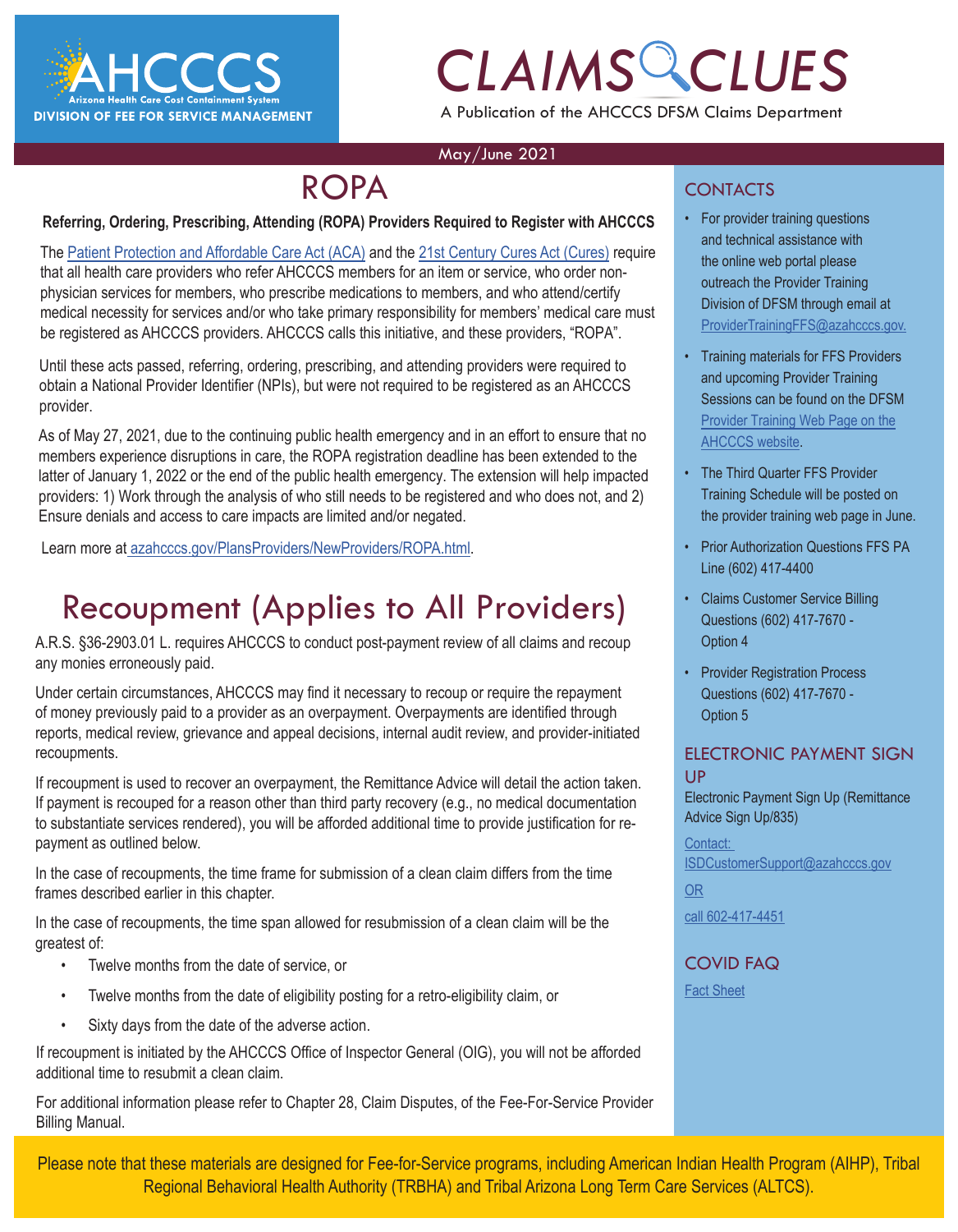## Fee For Service Prior Authorization

Prior Authorization (PA) is a process that AHCCCS Division of Fee-For-Service Management (DFSM) uses to determine in advance whether services (that require prior approval) will be covered based on the initial information received. PA may be granted provisionally (as a temporary authorization) pending the receipt of required documentation to substantiate compliance with AHCCCS coverage criteria.

Fee For Service (FFS) authorization requirements vary by provider type. The provider rendering the service is responsible for verifying member eligibility, verifying health plan enrollment,

verifying authorization requirements, and obtaining authorization from the correct health plan when authorization is required[.](https://www.azahcccs.gov/shared/Downloads/MedicalPolicyManual/820.pdf) See the Resources section below for information on how to verify member eligibility, member plan enrollment, and FFS authorization requirements.

PA does not guarantee payment. FFS reimbursement is based on factors including, but not limited to: the accuracy of the information received, whether the service is substantiated through concurrent and/or medical review, and whether or not the claim meets claim submission requirements.

## **Commonly Billed Services That Do Not Require FFS P**A

(This list is not all-inclusive- Please see [FFS PA Guideline To](https://www.azahcccs.gov/PlansProviders/MedicalCodingResources.html)ol): • Evaluation and management (E/M) services, including

- Services rendered during a period of retroactive eligibility,
- Services covered by a primary payer, e.g.: Medicare or commercial insurance,
- Inpatient admissions for labor and delivery that do not exceed 72 hours for a vaginal delivery or 96 hours for a cesarean delivery (c-section),
- Emergency physical health inpatient hospitalizations less than< 72 hours. (This does not include behavioral health admissions),
- Routine diagnostic procedures, including EKG, MRI. CT Scans, X-rays, colonoscopy, esophagogastroduodenoscopy (EGD), sleep studies, routine lab tests etc.,
- Non-emergency transportation less than<100 miles,
- Outpatient chemotherapy and radiation (excludes IMRT),
- Emergency room treat and release,
- Family Planning Services, including hysteroscopic sterilization and hysteroscopies billed with a family planning diagnosis.
- prenatal visits,
- Observation stays,
- Services rendered to Federal Emergency Services Program (FESP) members (see [AMPM Chapter 1100](https://www.azahcccs.gov/shared/Downloads/MedicalPolicyManual/1100/1100.pdf) for Extended Service criteria),
- Outpatient physical and occupational therapy (see [Chapter 820 of the AMPM](https://www.azahcccs.gov/shared/Downloads/MedicalPolicyManual/800/820.pdf) for limitations),
- Outpatient hemodialysis
- Dialysis shunt or arteriovenous (A/V) graft placement,
- Angioplasties or thrombectomies of dialysis shunts of A/ V grafts
- Eye surgery for the treatment of diabetic retinopathy, glaucoma, or macular degeneration
- Home health visits following an acute hospitalization (First ive visits),
- Facility services related to wound debridement,
- Apnea management and training for premature babies up to one year of life,
- Services billed by IHS/638 facilities.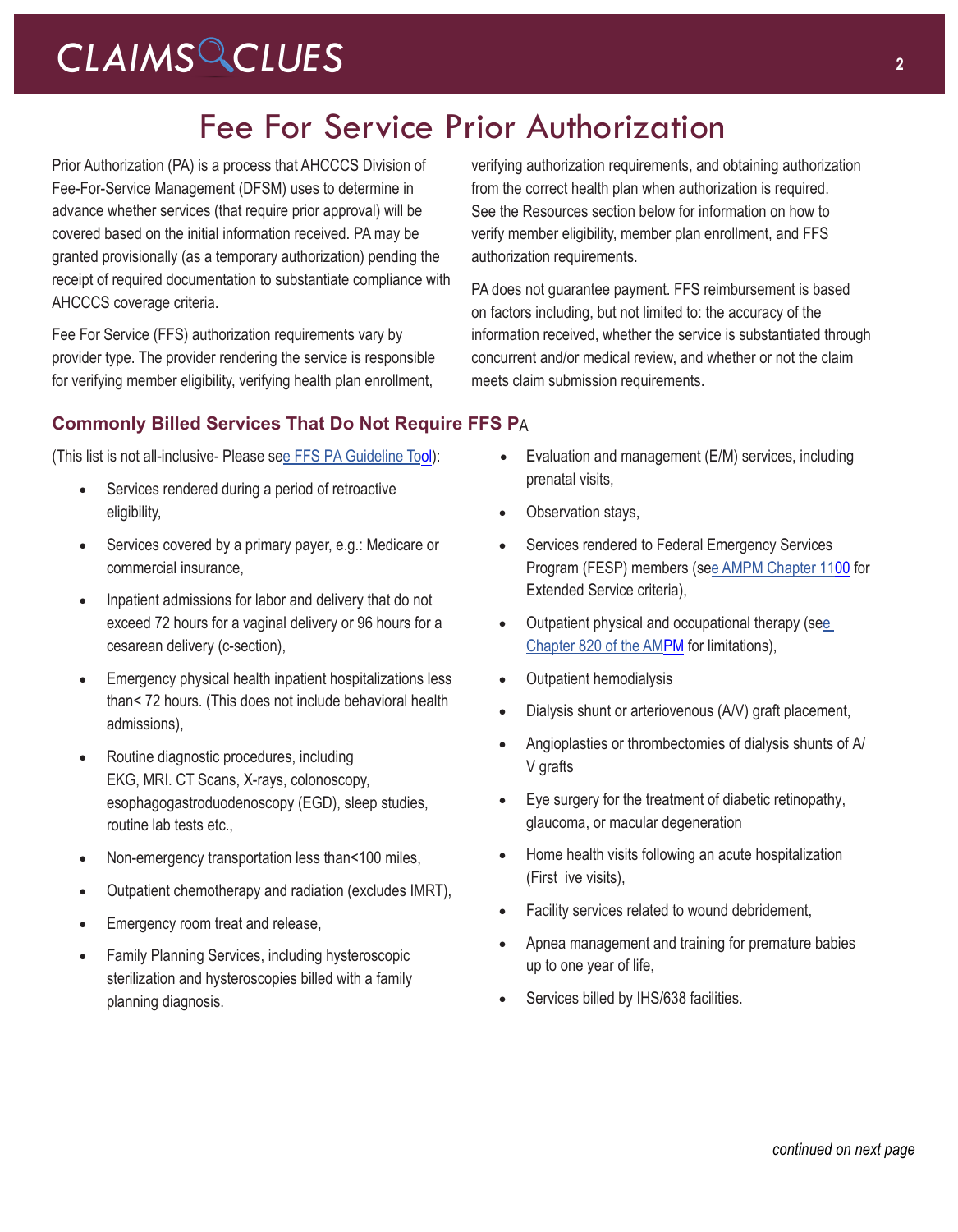## Fee For Service Prior Authorization Continued

## **Commonly Billed Services That Require FFS PA**

(This list is not all-inclusive-Please see [FFS PA Guideline Tool](https://www.azahcccs.gov/PlansProviders/MedicalCodingResources.html)):

- Inpatient Behavioral Health admissions (Notification required within 72hrs for emergent admissions),
- • Behavioral Health Residential Facilities (BHRF) Admissions,
- • Elective/non-emergent physical health inpatient hospitalizations\*,
- Durable Medical Equipment (DME) purchase greater than> \$300.00 and rentals/repairs,
- Consumable Medical Supplies greater than>\$100.00,
- Services billed by an Ambulatory Surgery Center (ASC),
- Home health (Note: The first five visits following an acute hospitalization do not require authorization),
- •

## **Authorizations DFSM Does Not Handle**

- Tribal Arizona Long Term Care System (ALTCS) Program Long Term Care Supports and Services (LTSS), Home Health, Home Infusion, or non-emergency transportation services - contact the member's Tribal Case Manager.
- **Transplant Authorizations contact Medical Management** in the Division of Health Care Management (DHCM) via

### **Resources**

[FFS PA Guidelines Online Tool](https://www.azahcccs.gov/PlansProviders/MedicalCodingResources.html) shows PA requirements for your procedure code.

**[FFS Training Page](https://www.azahcccs.gov/Resources/Downloads/DFMSTraining/2018/PATraining_Final.pdf) provides instructions on how to enter an** authorization request online.

[AHCCCS Medical Policy Manual \(AMPM\) Chapter 820](https://www.azahcccs.gov/shared/Downloads/MedicalPolicyManual/820.pdf) provides detailed FFS authorization information.

[AHCCCS Medical Policy Manual \(AMPM\) Chapter 1100](https://www.azahcccs.gov/shared/Downloads/MedicalPolicyManual/1100/1100.pdf) FESP Extended Services criteria.

[Health Plan Contact Information](https://azweb.statemedicaid.us/HealthPlanLinksNet/HPLinks.aspx) provides health plan ID numbers

- Hospice,
- Nursing Facility (NF) admissions,
- Elective/Non-emergent outpatient surgeries,
- Genetic Testing,
- Acute Inpatient Rehabilitation/Long Term Acute Facility admissions\*,
- Non Emergency Transportation greater than > 100 miles\*,
- Intensity-modulated radiation therapy (IMRT),

\*Some prior authorization requirements have been temporarily waived during the COVID Public Health Emergency (PHE). A current list of these services can be found in th[e FFS Memo.](https://azahcccs.gov/AHCCCS/Downloads/COVID19/AHCCCSPriorAuthorization.pdf)

fax at 602-252-2180,

- Prescription Medication contact OptumRx at (855) 577-6310,
- PA requests for members that are assigned to a different plan of AHCCCS for the requested service. You must contact the member's assigned health plan.

and health plan contact information.

[FFS Programs and Populations Page](https://www.azahcccs.gov/PlansProviders/FeeForServiceHealthPlans/ProgramsAndPopulations/) provides FFS health plan information and FFS plan ID numbers.

[FFS COVID Memo](https://azahcccs.gov/AHCCCS/Downloads/COVID19/AHCCCSPriorAuthorization.pdf) provides information temporary PA lift during the COVID PHE.

**FFS PA Line:** 602-417-4400 (Phoenix area) or 800-443-0425 (in AZ-outside the Phoenix area) helps with FFS authorization questions.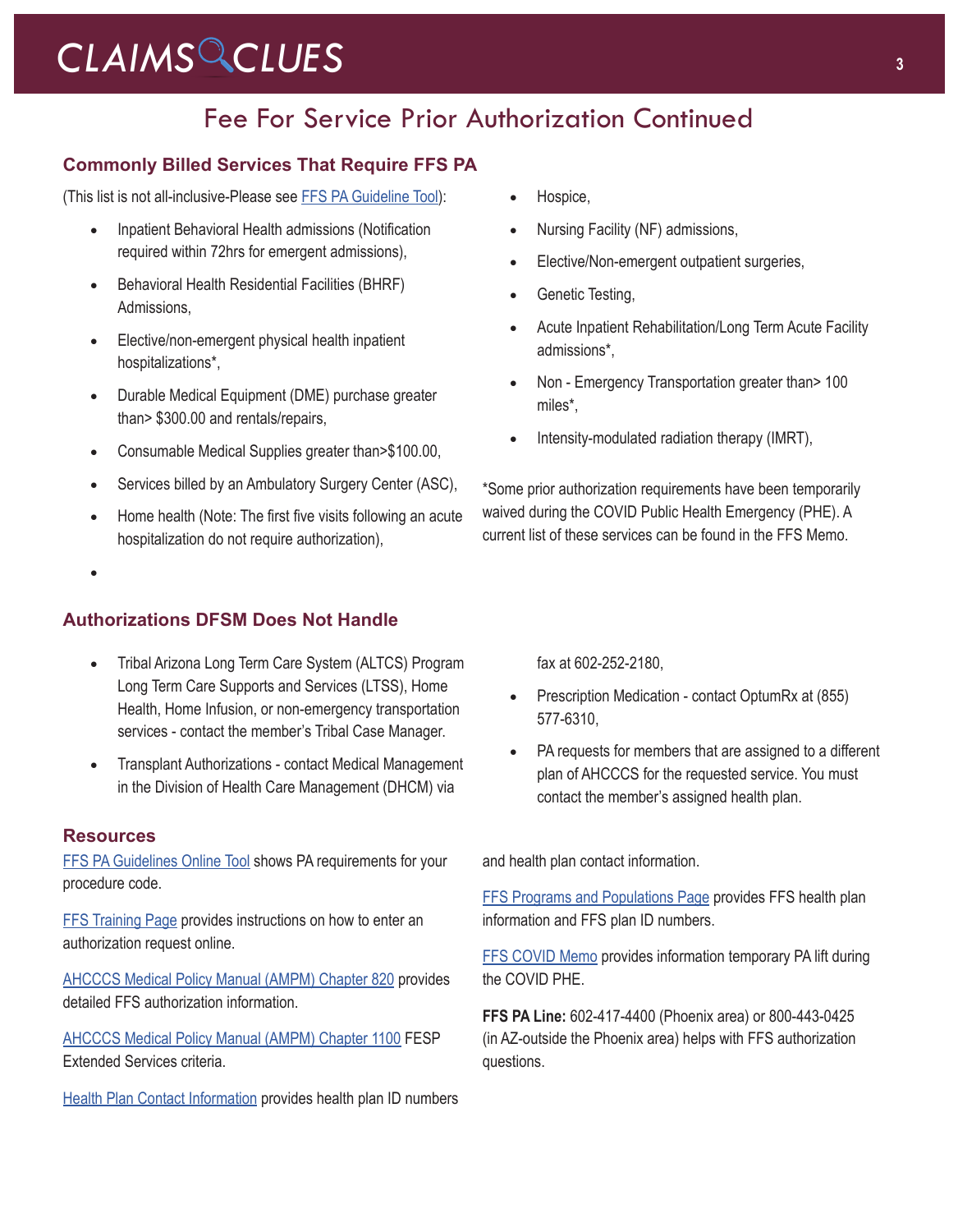# Non-Emergency Medical Transportation (NEMT) Daily Trip Report Instructions

AHCCCS requires the use of the AHCCCS standard Daily Trip Report, which is Exhibit 14-1 in the Fee-For-Service Provider Billing Manual.

- Please note that different versions of the Daily Trip Report may *not* be used or submitted. The attachment in Exhibit 14-1 is the **only version** that may be submitted.
- Providers are *not* permitted to create their own versions of the AHCCCS Daily Trip Report for submission. *Only the AHCCCS approved Daily Trip Report can be used.*
- It is available as a PDF and Excel file (to allow providers to expand the additional information area if needed).

IMPORTANT NOTE: Claim payments for transportation services, rendered on dates of service where no record of an AHCCCS covered service is found will be deemed an overpayment and recouped or recovered.

The upper left area of the form is where the provider will write the NEMT provider's name, provider ID, address, and phone number.

The driver must print clearly. Illegible Daily Trip Reports can result in audit error and recoupment.

The AHCCCS Daily Trip Report must be completed in pen. It may be filled out in either blue or black pen. If an error is made, draw a single line through the error and print the correct information.

The AHCCCS Daily Trip Report may be filled out on a tablet or another electronic device, as long as all federal and state requirements are taken to protect member information. If this is done it may be submitted in one of two ways:

- 1. Printing it out and mailing it in, or
- 2. Electronic submission through the provider portal as a PDF file.
	- AHCCCS **will not** accept HTML files of the AHCCCS Daily Trip Report.
	- AHCCCS **will not** accept Excel files of the AHCCCS Daily Trip Report. If a provider uses the Excel file, they **must** convert to a PDF before submission. The Excel file was included at provider request.
	- AHCCCS **will accept** PDF files of the AHCCCS Daily Trip Report.
		- o Note: If the AHCCCS Daily Trip Report is submitted as a PDF file through the 275 Provider Portal, it is necessary that the PDF file allow AHCCCS to extract the document, otherwise AHCCCS will not be able to view the submitted PDF file.

If a member's transport has more than one "stop" or destination, then each trip must be fully documented on the Daily Trip Report. For example:

- A member is picked up at home and transported to the doctor's office. (1st trip)
- The doctor gives the member a prescription for medication.
- The member is transported from the doctor's office to a pharmacy that is at a different location than the doctor's office. (2nd trip)
- The member picks up their prescription.
- The member is then returned home. (3rd trip)

In the above example, the Daily Trip Report would have 3 trips documented as indicated.

Only one trip report should be filled out per member, per day. If there are more than three stops for one member, in one day, please use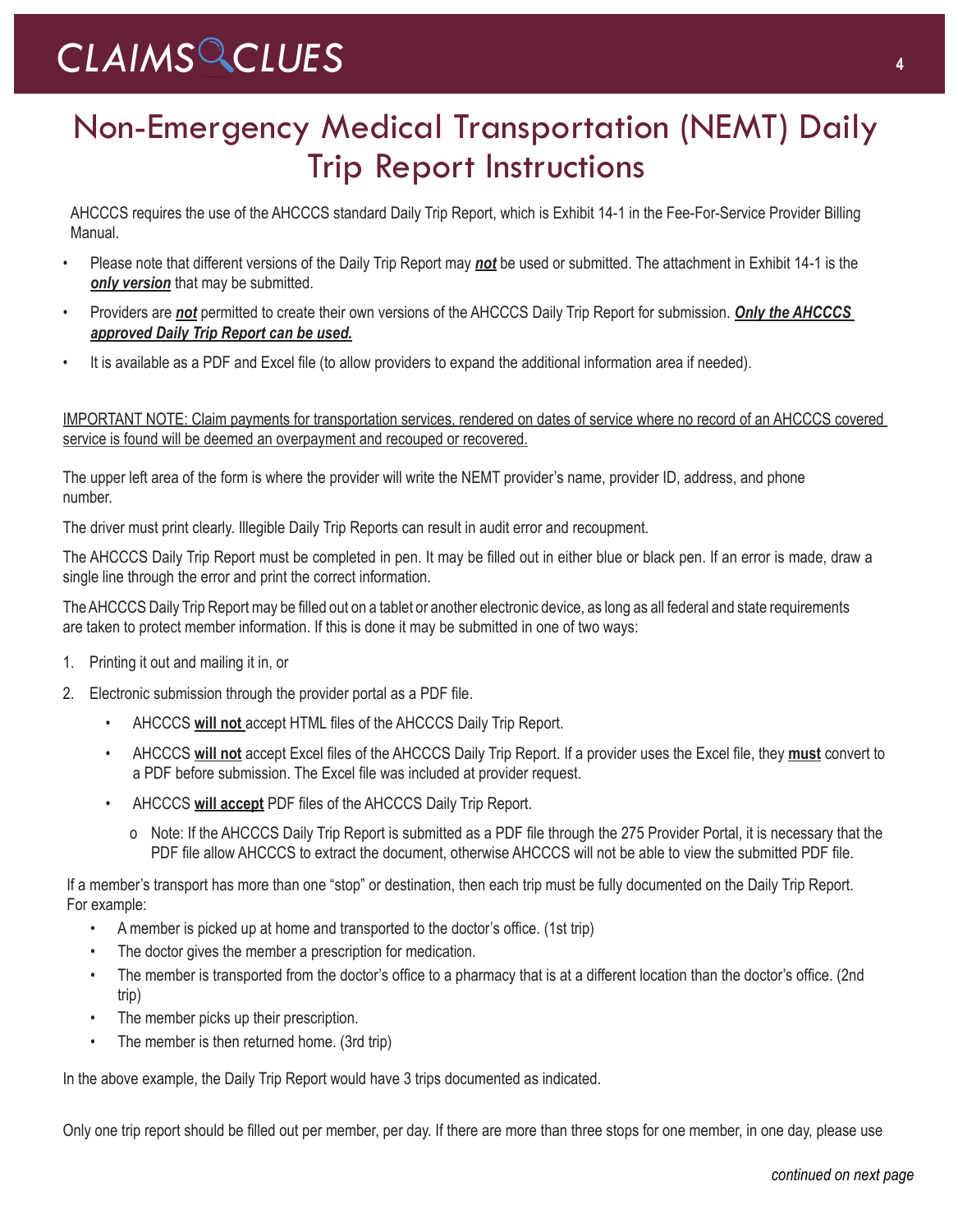## NEMT Daily Trip Report Instructions Continued

multiple pages. If more than one vehicle is used and/or if more than one driver transports the member on the same day, please use multiple pages (one for each vehicle) and document that more than one vehicle and/or driver was used in the additional information section. If multiple pages are used, the page number must be indicated at the bottom right of the Daily Trip Report. All pages become the complete Daily Trip Report for the transport services for that member, on that service date.

## **How to Fill Out the Trip Report**

### **Upper Left Hand Corner**

### **Provider Information:**

- Provider Name
- Provider ID
- Provider Address
- Provider Phone Number
- NOTE: Using a stamp is acceptable.

### **Upper Right Hand Corner**

**Driver's Name:** Printed first and last name and signature of the driver who provided the service.

**Date:** Indicate the date of service (mm/dd/yy) or (mm/dd/ccyy).

### **Vehicle Identification:**

- List the state the vehicle is licensed in.
- License Plate Number/Fleet Number
- Make and Color of Vehicle
- NOTE: If the driver uses more than one vehicle for the same date of service, they must use a new Daily Trip Report for each separate vehicle and they must indicate (at the bottom right) the page number. All pages become the complete Daily Trip Report for the transport services for that member, on that service date.

**Vehicle Type:** Check the box next to the type of vehicle used (car, van, wheelchair van, stretcher van, etc.)

• NOTE: Check 'Other' and write in the vehicle type if the description does not match the available options.

### **Upper Middle Section**

### **Member Information:**

- Member's AHCCCS ID
- Member's Name
- Member's Date of Birth (mm/dd/ccyy)
- Member's Mailing Address.

### **Main Section for Transportation Information**

There will be 3 trip sections per Daily Trip Report page. The 1st Pick-Up and Drop-Off area, the 2nd Pick-Up and Drop-Off area, and the 3rd Pick-Up and Drop-Off area. This is to accommodate multiple trips on the same day. If more than 3 stops occur on the same day please use additional Daily Trip Reports as pages and indicate that they are the 4th, 5th, etc. stops.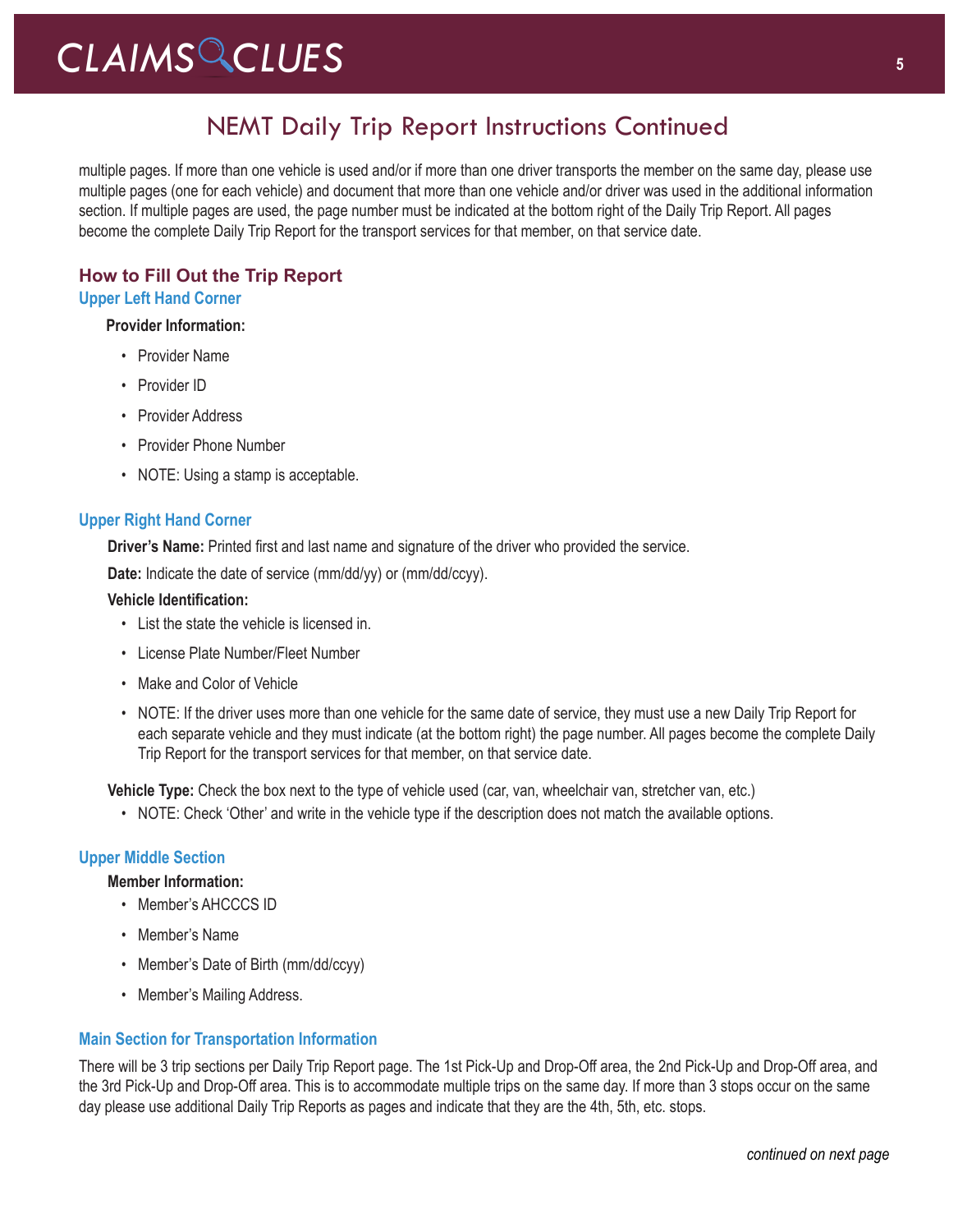## NEMT Daily Trip Report Instructions Continued

**Pick-Up Address:** Complete address (including street address, city, state and zip code) of pick-up destination.

• If no formal street address is available coordinates can be used. An address must be included in some format, so the lack of a formal street address is not a cause for no address to be listed. In the event that no coordinates can be found, the address or coordinates of a nearby landmark, with the mileage from that landmark to the pick-up location can be used.

**Pick-Up time:** Clock time including the a.m./p.m. indicator (example: 7:12 AM). Please circle the appropriate time of day (a.m./p.m.) provided.

**Pick-Up Odometer:** Document the actual odometer reading at the pick-up location.

**Drop-Off address:** Complete address (including street address, city, state and zip code) of drop-off address.

• If no formal street address is available coordinates can be used. An address must be included in some format, so the lack of a formal street address is not a cause for no address to be listed. In the event that no coordinates can be found, the address or coordinates of a nearby landmark, with the mileage from that landmark to the drop-off location can be used.

**Drop-Off time:** Clock time including the a.m./p.m. indicator (example: 7:12 PM). Please circle the appropriate time of day (a.m./p.m.) provided.

**Drop-Off Odometer:** Document the actual odometer reading at the drop-off location.

**Trip miles:** Subtract the pick-up odometer reading from the drop-off odometer reading, and that will equal the total number of trip miles. (Drop-Off Odometer Reading – Pick-Up Odometer Reading = Total Trip Miles)

**Type of Trip:** Round Trip, One Way, or Multiple Stops (Check the appropriate one.)

**Reason for Visit:** Only include as much information as the member is willing to share.

• NOTE: When transportation services are initially arranged, the transportation provider must obtain sufficient information to determine whether the transportation is occurring to an AHCCCS covered service. This should be done prior to the transportation taking place.

**Diagnosis (if known):** Only include as much information as the member is willing to share.

**Name of Escort:** If member is traveling with an escort, include their first and last name.

**Relationship:** Indicate the escort's relationship to the member.

### **Lower Section**

**Member Signature:** Member must sign, if able. If member is unable to sign, please check the appropriate box and identify the person\* signing for the member or include the member's fingerprint.

- If a tablet or other electronic device is being used, a method for the member or authorized representative of the member to sign their signature must be available (typically by an electronic pen or using their fingertip to sign their name). A fingerprint may also be used if they are unable to sign.
- Typing the member's name in cannot serve as a substitute for an actual signature or fingerprint.

**Driver's Signature:** The driver must sign each page.

- If a tablet or other electronic device is being used, a method for the driver to sign their signature must be available (typically by an electronic pen or using their fingertip to sign their name).
- Typing the driver's name in cannot serve as a substitute for an actual signature or fingerprint.

**Date:** The driver must date each page.

**Page** of : Indicate each page number and the total number of pages used to document all transports for the member, for the same date of service.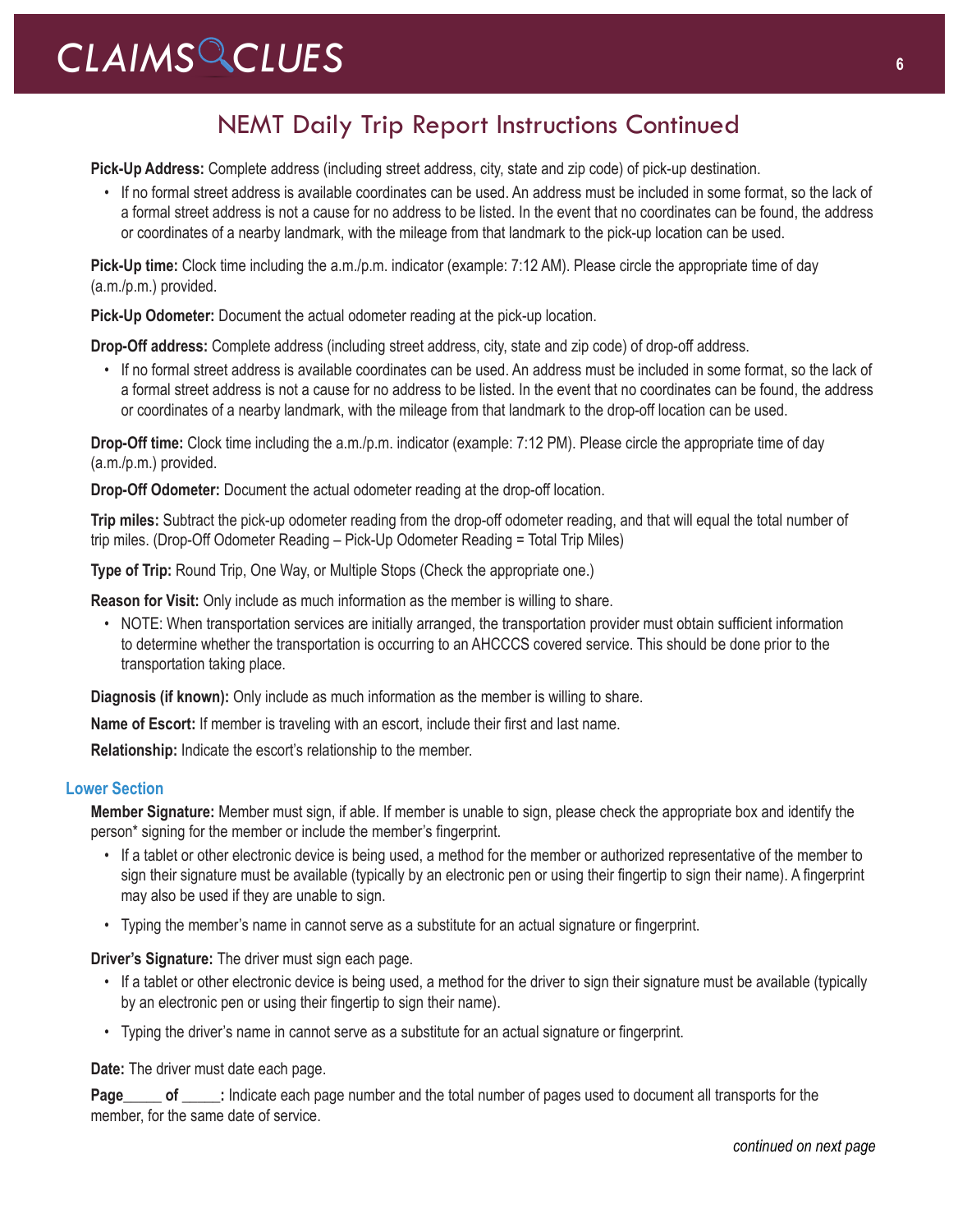## NEMT Daily Trip Report Instructions Continued

**Did multiple members get transported in the same vehicle on this trip?** Choose yes if multiple AHCCCS members are being transported in the same vehicle.

• Were the pick-up and drop-off locations different for the members? Choose yes if even one member in the vehicle had a different pick-up or drop-off location, as this can affect the odometer readings.

**Additional Information:** Any additional information that the provider thinks is needed for the processing of the claim can be entered here.

### *\*Clarification of member's "signature" requirement*

If a member is physically unable to sign (or fingerprint) the non-emergency medical transport Daily Trip Report then a parent or guardian, caretaker, escort, or family member can sign for the member and indicate their relationship to the member. If the member is transporting alone, then the trip report may be signed by the provider at the medical service appointment.

When someone else signs the trip report for the member, the trip report should show the member's name and a notation such as "by J Smith, daughter" to identify the person signing for the member.

### **Under no circumstances is the transport driver to sign for a member.**

• Even if the transport driver is a physical or behavioral health care provider for the member, they still cannot sign for the member. If the member cannot sign for themselves then a parent, guardian, caretaker, escort, or other family member would have to sign for them. The driver cannot sign, even if the driver overlaps one of the categories that normally could.

## NEMT Resources

The following resources for NEMT providers are available on the AHCCCS Website.

- DFSM Provider Training Team:
	- [www.azahcccs.gov/Resources/Training/DFSM\\_Training.html](https://www.azahcccs.gov/Resources/Training/DFSM_Training.html)
- Non-Emergency Medical Transportation (NEMT) Web Page:
	- [www.azahcccs.gov/PlansProviders/CurrentProviders/NEMTproviders.html](https://www.azahcccs.gov/PlansProviders/CurrentProviders/NEMTproviders.html)
- Chapter 14, Transportation, of the Fee-for-Service Provider Billing Manual:
	- [www.azahcccs.gov/PlansProviders/Downloads/FFSProviderManual/FFS\\_Chap14Transportation.pdf](https://www.azahcccs.gov/PlansProviders/Downloads/FFSProviderManual/FFS_Chap14Transportation.pdf)
- NEMT Trip Report Instructions Exhibit 2, Chapter 14:
	- [www.azahcccs.gov/PlansProviders/Downloads/FFSProviderManual/FFSChap\\_14TransportationExhibit2.pdf](https://www.azahcccs.gov/PlansProviders/Downloads/FFSProviderManual/FFSChap_14TransportationExhibit2.pdf)
- AHCCCS NEMT Daily Trip Report (PDF)
	- [www.azahcccs.gov/PlansProviders/Downloads/FFSProviderManual/AHCCCSDailyTripReportFinal.pdf](https://www.azahcccs.gov/PlansProviders/Downloads/FFSProviderManual/AHCCCSDailyTripReportFinal.pdf)
- AHCCCS Medical Policy Manual (AMPM) 310-BB, Transportation Policy:
	- [/www.azahcccs.gov/shared/Downloads/MedicalPolicyManual/300/310-BB.pdf](https://www.azahcccs.gov/shared/Downloads/MedicalPolicyManual/300/310-BB.pdf)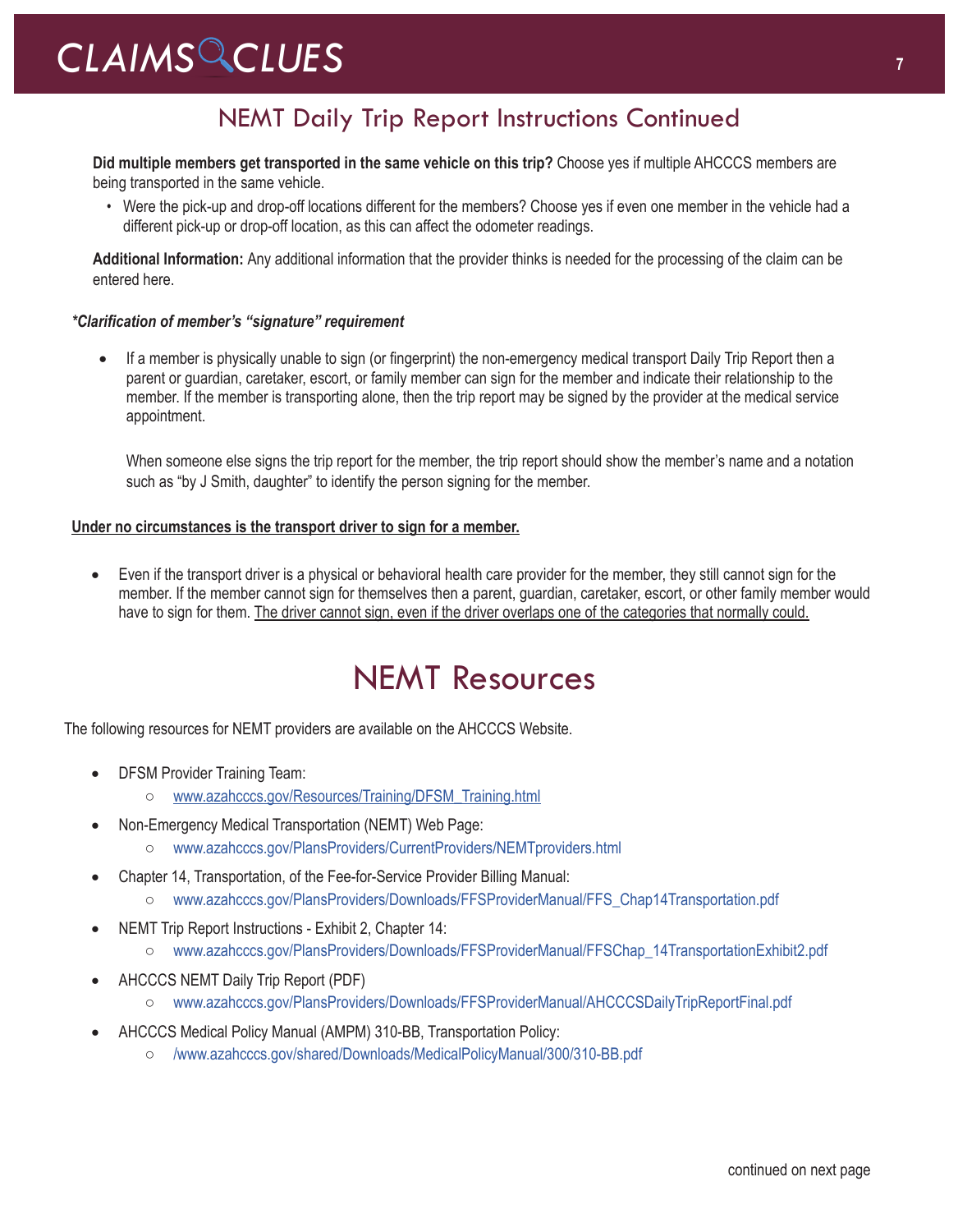## NEMT - Transportation of Family Members is Not Permitted

A family member, who either works for an NEMT provider as a driver or in any other capacity, or who owns an NEMT company, cannot bill for the transportation of an immediate family member (child, spouse, parent, etc.), for whom they would reasonably be expected to provide transportation services to or for a family

member living in the same household.

*For example, a mother, who works as a driver for an NEMT provider, may not bill for providing transportation to their child.* 

## General Reminders for All Providers

All AHCCCS providers are required to sign and abide by the Provider Participation Agreement (PPA). Part of this agreement requires the following:

- "2) All AHCCCS guidelines, policies and manuals, including but not limited to the AHCCCS Medical Policy Manual, AHCCCS Fee-for-Service Manual, AHCCCS Claims Clues, and Reporting Guides are hereby incorporated by reference into this Agreement. Guidelines, policies and manuals are available on the AHCCCS website.
- 22) In addition to any other remedies available under this Agreement, AHCCCS is entitled to offset again any amounts due to the Provider any overpayments, expenses or costs incurred by AHCCCS concerning the Provider's non-compliance with this Agreement or due to investigations of fraud, waste or abuse. AHCCCS also retains the right to offset for Medicare sanctions. The Provider may be held financially liable for acts committed by its independent subcontractors that would constitute non-compliance of this Agreement. The rights and remedies of AHCCCS under this Agreement are not exclusive nor waived if unasserted in whole or in part."

This means that providers must abide by the following manuals and policies (this is not an all-inclusive list and is provided for convenience):

The AHCCCS Medical Policy Manual:

• [www.azahcccs.gov/shared/MedicalPolicyManual/](https://www.azahcccs.gov/shared/MedicalPolicyManual/)

The Fee-for-Service Provider Billing Manual (also known as the Fee-for-Service Manual):

• [www.azahcccs.gov/PlansProviders/RatesAndBilling/FFS/](https://www.azahcccs.gov/PlansProviders/RatesAndBilling/FFS/providermanual.html) [providermanual.html](https://www.azahcccs.gov/PlansProviders/RatesAndBilling/FFS/providermanual.html)

The IHS/Tribal Provider Billing Manual:

• [www.azahcccs.gov/PlansProviders/RatesAndBilling/](https://www.azahcccs.gov/PlansProviders/RatesAndBilling/ProviderManuals/IHStribalbillingManual.html) [ProviderManuals/IHStribalbillingManual.html](https://www.azahcccs.gov/PlansProviders/RatesAndBilling/ProviderManuals/IHStribalbillingManual.html)

Claims Clues:

• [www.azahcccs.gov/PlansProviders/RatesAndBilling/FFS/](https://www.azahcccs.gov/PlansProviders/RatesAndBilling/FFS/claimsclues.html) [claimsclues.html](https://www.azahcccs.gov/PlansProviders/RatesAndBilling/FFS/claimsclues.html)

Training Guidelines:

[www.azahcccs.gov/Resources/Training/DFSM\\_Training.](https://www.azahcccs.gov/Resources/Training/DFSM_Training.html) [html](https://www.azahcccs.gov/Resources/Training/DFSM_Training.html)

## Attendant Care Non-Emergency Medical Transportation & Special Considerations for NEMT

NEMT services may be provided, with limitations, by providers registered as provider type 40 (Attendant Care). If the provider has been an AHCCCS registered provider for 12 months, then

the provider may bill for NEMT services if that category of service has been approved by provider registration. However, the NEMT services cannot exceed 30% of their overall services billed.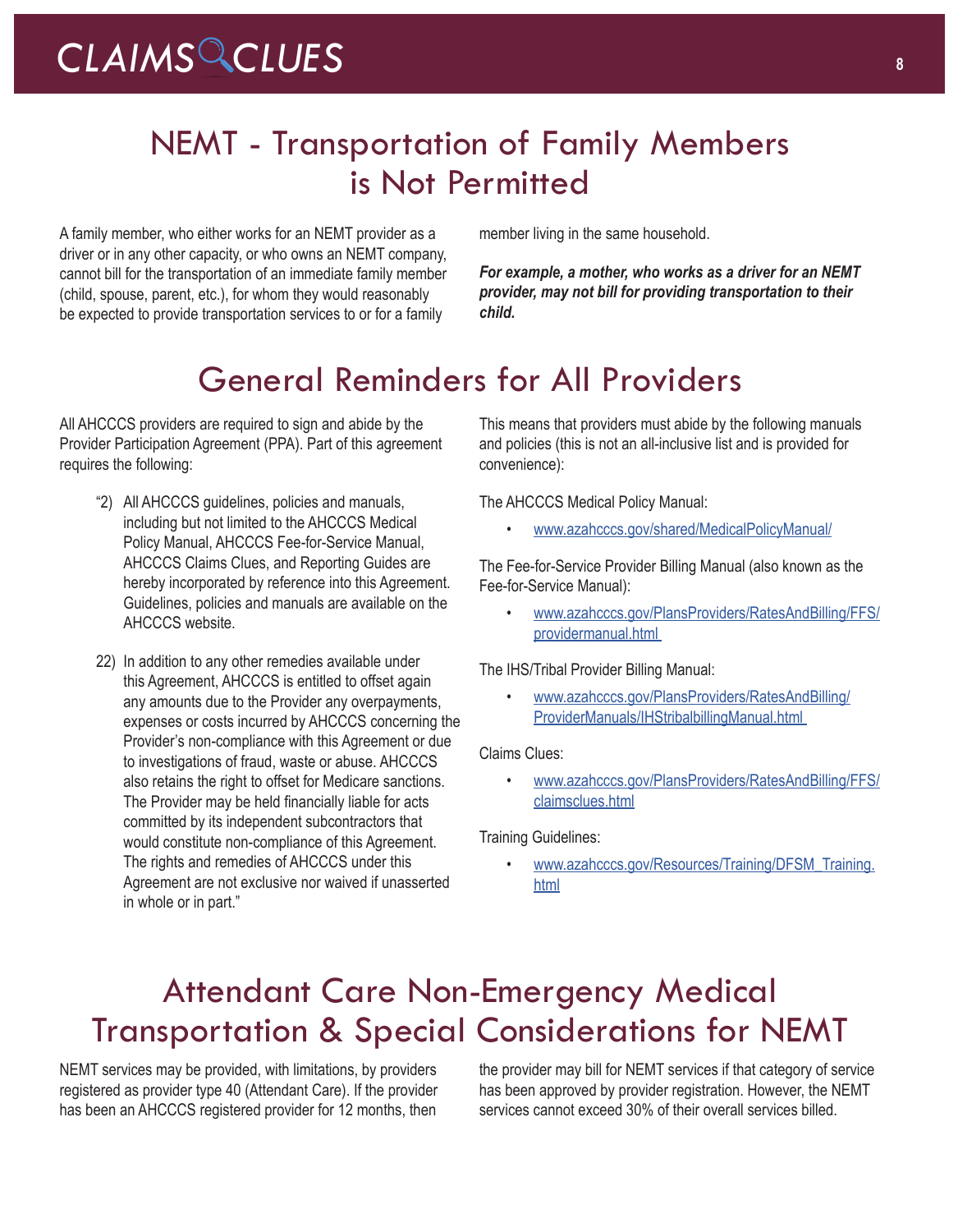# Use of the AHCCCS Online Provider Portal – Why NOT Sharing your User ID and Login Information is VERY Important

As an AHCCCS provider, *you are responsible for any and all activity that occurs under your AHCCCS Online Provider Portal account*. Sharing of account information is prohibited.

You are responsible for any activity conducted under your AHCCCS Online Provider Portal account that constitutes non-compliance with the Provider Participation Agreement, or that constitutes fraud, waste, or abuse. You are responsible for all activity, when your login ID and password are used.

Each time an individual logs onto the AHCCCS Online Provider Portal, the following message is displayed:

## \*\* ATTENTION - SHARING ACCOUNTS IS PROHIBITED! \*\*

Please remember that sharing account logins is prohibited and violates the AHCCCS User Acceptance Agreement. You should NOT share your user name and password with any other individuals. Each user must have their own web account. Access to the website can be terminated if the Terms of Use are violated.

This means that even if two individuals work for the same facility, that they cannot share user names and passwords. Doing so would violate the AHCCCS User Acceptance Agreement.

# Upcoming APEP Training Sessions

Beginning in April and over the following several months, the Division of Member and Provider Services will conduct virtual APEP training sessions for providers that want additional training. The training is voluntary and will directly respond to questions AHCCCS has received since the launch of APEP.

The APEP training courses will be scheduled by "Enrollment Type." Training instruction will include:

- Single -Sign-On process
- **Domain Administrator functions**
- Specific scenarios within the online application
- Submission of a modification once the re-registration process is complete

More information regarding the APEP training schedule and registration for a virtual class is posted to the APEP website. Please visit the APEP Training Online Registration link to enroll:

[APEP Training - Training Online Registration](http://r20.rs6.net/tn.jsp?f=0018v75y1zM-CvknY5lUt7JNIUS4t0HGZ7oFq9vCI8UN9B7N-fpHb02LgwjuurT1idZntVZLlZ4fDCBZPAWrYRJEzYlx83ZqWKJ87Qxm4oCN8fQmOROGiBcbiKv4H_2oXHveDdiMCYdqVBDplC8qD_gTuS1_V_ZdRKm_A-tQkVJ9cM-Q_PL3ElfbNddAAX4T5nvFSLm1bKS6_3vIaF6sk9cuc4f6b-zpM7KfYRaqmeFbeM=&c=82JBLZqpfVgDaLE8udd7L49gbFyJeDDLBivU7EXSrkj-XmaVvPbzbQ==&ch=-CcxVyoKOqrpCopRSBgpflBj6oDhZrFilTECZug4JG_JXoQbE7RzRg==)

To receive APEP updates, visit [Provider Enrollment E-News.](http://r20.rs6.net/tn.jsp?f=0018v75y1zM-CvknY5lUt7JNIUS4t0HGZ7oFq9vCI8UN9B7N-fpHb02LgwjuurT1idZdqSQUNSwNDyxSidMYBHXca28NZEhueqygZlLHm6F0-a75jyicya8V8nje50l7d3D1-TbC7kK3Bm86QeM0uw4mehhIrzM5sfXWkfhja-1U38WINtQMiWs7RhmeIZ1ooQnBJRsRPSjF7k=&c=82JBLZqpfVgDaLE8udd7L49gbFyJeDDLBivU7EXSrkj-XmaVvPbzbQ==&ch=-CcxVyoKOqrpCopRSBgpflBj6oDhZrFilTECZug4JG_JXoQbE7RzRg==)

[Subscribe to Provider Email List](http://r20.rs6.net/tn.jsp?f=0018v75y1zM-CvknY5lUt7JNIUS4t0HGZ7oFq9vCI8UN9B7N-fpHb02LgwjuurT1idZ3Z-wpygEucFcXV_y8aHRR8st9wgUx59XwHkQpUNztgupa8zUB08ToqsbuSqt2hd0UJYSnUy2LPzsScvdRxyf0GGo2k_oCsjFPkeCytaveb0y5UPXZJ8BUtQqxNldLbCMp5JH6gAwIy1mJujbiZapkNi3rayTqREKBx5UrxX4UNpxbqs38G5zw9sBeZBqpbREX4AQY7eTYiSXLo6H2wyB9kLAngD7qdX4AFsX0kTHCrJIv_BW3RQ01eBsf3VKqFbyeQXr5WX_uudVK8OFTXa9Qtl9_tSd40YQQO7LRWkVAgBrZPztc7ZkjXcGfu_jfFc_Jg_Hd7XEaWpZ0YwTfTx0_8dToq7GVLcH&c=82JBLZqpfVgDaLE8udd7L49gbFyJeDDLBivU7EXSrkj-XmaVvPbzbQ==&ch=-CcxVyoKOqrpCopRSBgpflBj6oDhZrFilTECZug4JG_JXoQbE7RzRg==) for the latest news.

Questions can be emailed to **[PRNotice@azahcccs.gov.](mailto:PRNotice@azahcccs.gov.)**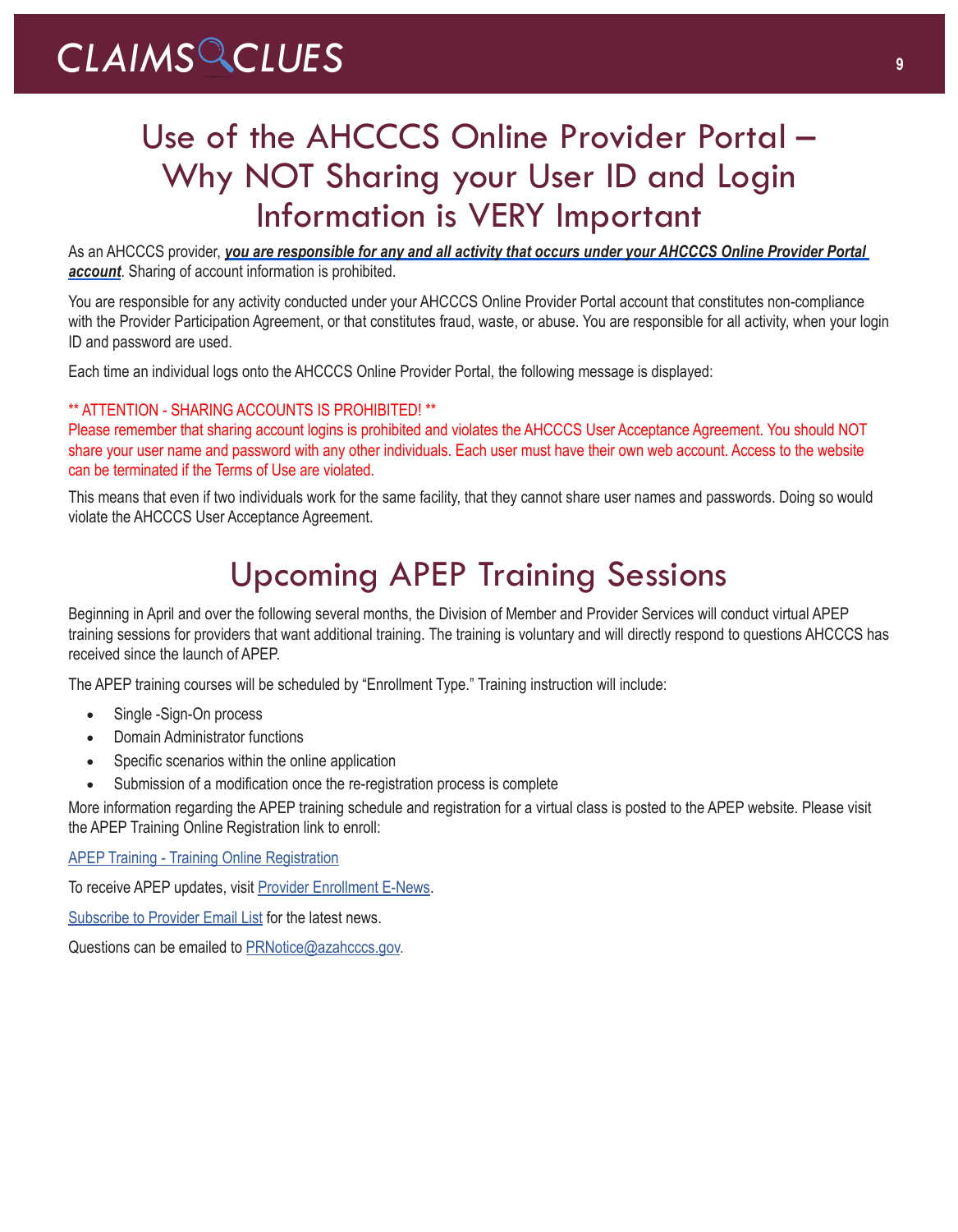# What is the AHCCCS Provider Enrollment Portal (APEP)?

Providers are reminded to use the AHCCCS Provider Enrollment Portal (APEP) for all new applications to become an AHCCCSregistered provider, and for updates to current registrations.

## **What is the AHCCCS Provider Enrollment Portal (APEP)?**

On August 31, 2020, AHCCCS launched the AHCCCS Provider Enrollment Portal (APEP), which offers a secure web-based enrollment process and a streamlined provider enrollment process that allows a provider to electronically submit an application for new enrollment or to modify an existing provider ID online.

APEP is designed to ease the provider enrollment process by decreasing processing time and allowing the provider to submit a new enrollment or modification to an existing provider ID effectively, at any time of the day.

This online system allows providers to:

- Enroll as an AHCCCS provider.
- Update information (such phone and addresses).
- Upload and/or update licenses and certifications.
- And much more!

For training inquiries, the Provider Enrollment Unit has established a [web page](https://www.azahcccs.gov/PlansProviders/APEP/APEPTraining/Videos.html) with training materials for providers, regarding how to use the AHCCCS Provider Enrollment Portal. Please visit [here](https://www.azahcccs.gov/PlansProviders/APEP/APEPTraining/Videos.html) to view the videos and training materials available online.

[www.azahcccs.gov/PlansProviders/APEP/APEPTraining/Videos.](https://www.azahcccs.gov/PlansProviders/APEP/APEPTraining/Videos.html) [html](https://www.azahcccs.gov/PlansProviders/APEP/APEPTraining/Videos.html)

If you have additional questions about APEP that are not addressed in those materials, please contact the APEP team at: [APEPTrainingQuestions@azahcccs.gov](mailto:APEPTrainingQuestions@azahcccs.gov)

A list of FAQs regarding APEP can be found on the AHCCCS website [here](https://www.azahcccs.gov/PlansProviders/NewProviders/registration/APEP/faq.html):

[www.azahcccs.gov/PlansProviders/NewProviders/registration/](https://www.azahcccs.gov/PlansProviders/NewProviders/registration/APEP/faq.html) [APEP/faq.html](https://www.azahcccs.gov/PlansProviders/NewProviders/registration/APEP/faq.html)

If you have any additional questions, please contact AHCCCS Provider Enrollment at:

1-800-794-6862 (In State - Outside of Maricopa County)

1-800-523-0231 (Out of State)

# APEP and Adding Service Locations

If you encounter an issue trying to add a service location for your provider via the AHCCCS Provider Enrollment Portal (APEP), the Division of Member and Provider Services (DMPS) team has two other options available to assist providers with this process.

Providers can contact the DMPS team at (602-417-7670, select option #5) and request to open a service ticket. A second option is to send an email to [apeptraining@azahcccs.gov](mailto:apeptraining@azahcccs.gov) which will automatically generate a service ticket request as well.

## Payment Error Measurement (PERM) Audit Information for Providers

A new, [informational page](https://www.azahcccs.gov/PlansProviders/OtherProviderProgramsAndInitiatives/PERM.html) has been added to the AHCCCS website about the Payment Error Rate Measurement (PERM) federal audit. The Centers for Medicare and Medicaid Services (CMS) conducts a periodic audit of State Medicaid and CHIP (KidsCare) programs. This is an audit of randomly selected payments made by the state to providers submitting claims to AHCCCS for Medicaid and CHIP members. The audit of these payments contains a medical record review component.

Providers should know that they may be contacted by the Centers for Medicare & Medicaid Services' (CMS) contractor, NCI, Inc.

with a request for the medical records to support the payment being reviewed.

The new web page explains what PERM is, how the audit is performed, an AHCCCS [provider's responsibilities](https://www.azahcccs.gov/PlansProviders/OtherProviderProgramsAndInitiatives/PERM.html) and where additional information can be obtained.

Click on the link below to go directly to the new page.

[www.azahcccs.gov/PlansProviders/OtherProviderProgramsAndIni](https://www.azahcccs.gov/PlansProviders/OtherProviderProgramsAndInitiatives/PERM.html) [tiatives/PERM.html](https://www.azahcccs.gov/PlansProviders/OtherProviderProgramsAndInitiatives/PERM.html)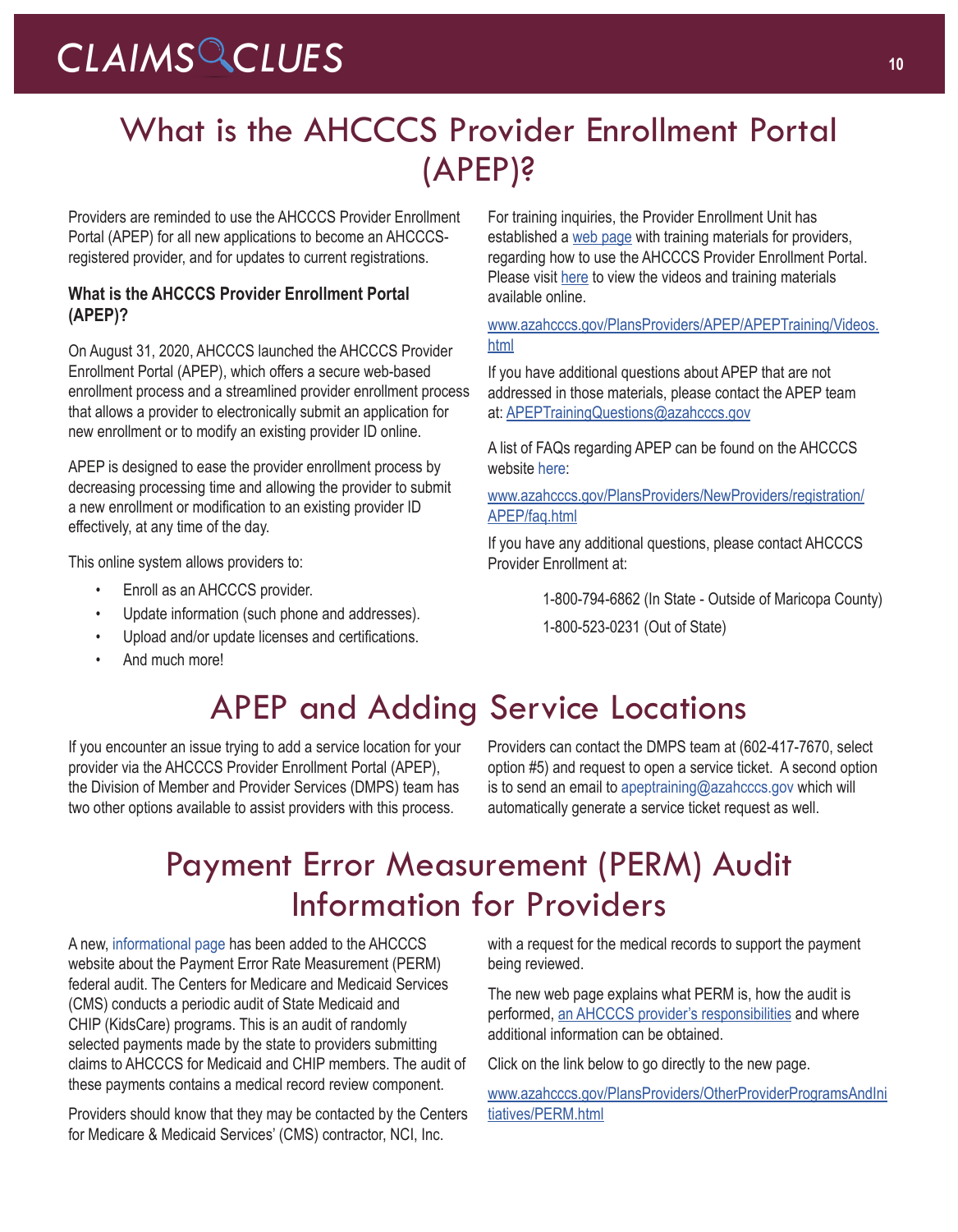## Telehealth Resources

Information on Telehealth can be found in the following locations:

- The [Telehealth](https://www.azahcccs.gov/AHCCCS/Initiatives/Telehealth/) Services web page provides a Telehealth [and Teledentistry Code Set:](https://www.azahcccs.gov/AHCCCS/Initiatives/Telehealth/)
- AHCCCS Medical Policy Manual (AMPM) 320-I, Telehealth [Services.](https://www.azahcccs.gov/shared/Downloads/MedicalPolicyManual/300/320-I.pdf)
- The Fee-For-Service (FFS) and IHS/Tribal Provider Billing Manuals
	- [Chapter 10, Individual Practitioner Services, of the](https://www.azahcccs.gov/PlansProviders/Downloads/FFSProviderManual/FFS_Chap10.pdf)  [Fee-for-Service Provider Billing Manual](https://www.azahcccs.gov/PlansProviders/Downloads/FFSProviderManual/FFS_Chap10.pdf)
	- **EXECUTE:** Chapter 8, Individual Practitioner Services, of the

### [IHS/Tribal Provider Billing Manual](https://www.azahcccs.gov/PlansProviders/Downloads/IHS-TribalManual/IHS-Chap08IndivPractitionerSvcs.pdf)

- The DFSM Provider Training Web Page, at: [azahcccs.gov/](https://azahcccs.gov/Resources/Training/DFSM_Training.html) [Resources/Training/DFSM\\_Training.html](https://azahcccs.gov/Resources/Training/DFSM_Training.html)
	- Under "Training Presentations by Subject" providers should select "Telehealth" and a variety of telehealth trainings will be available for providers to choose from, including IHS-638 specific telehealth trainings and trainings for FFS providers.

# Telehealth Services and IHS/638 Providers

IHS/638 Facilities and Providers can provide telehealth services to members, for reimbursement at the AIR, so long as certain conditions are met. The AHCCCS Provider Training Team offers group and individual trainings on this topic for providers, and the group training presentation is available 24/7, 365 days a year on the [DFSM Provider Training Team's web page](https://www.azahcccs.gov/Resources/Training/DFSM_Training.html) at [Telehealth Services](https://www.azahcccs.gov/Resources/Downloads/DFMSTraining/2020/FALL2020_TelehealthServicesForIHS_638Providers.pdf)  [Training for IHS and 638 Providers.](https://www.azahcccs.gov/Resources/Downloads/DFMSTraining/2020/FALL2020_TelehealthServicesForIHS_638Providers.pdf)

The "Four Walls" of an IHS/638 Clinic refer to the physical building the clinic operates within.

The CMS interpretation of section 1905(a)(8) of the Social Security Act, in 42 CFR 440.90, specifies that "clinic services" do not include any services delivered outside of the "four walls" of the clinic, except if services are provided to a homeless individual. Under normal circumstances, the "Four Walls" applies as follows:

• The "Four Walls" provision does apply to free-standing

IHS/638 clinics.

- The "Four Walls" provision does not apply to IHS/638 hospitals or to their hospital-affiliated (provider-based) outpatient clinics.
- The "Four Walls" provision does not apply to 638 FQHCs.

In March 2020, AHCCCS requested flexibility from CMS to reimburse free-standing clinics at the All Inclusive Rate (AIR) for telehealth and telephonic services during the COVID-19 emergency, even if neither the member nor the clinician was within the "Four Walls", but a clinic visit/facility defined service had been provided.

Consistent with guidance from CMS issued on January 15, 2021, DFSM will not review claims pertaining to the "Four Walls" provision until October 31, 2021. More information from CMS can be found on the f[ederal medicaid website.](https://www.medicaid.gov/federal-policy-guidance/downloads/cib11421.pdf)

# Second Quarter Training Schedule Posted

The Division of Fee-for-Service Management's (DFSM) Provider Training Unit conducts periodic trainings on a variety of subjects for providers.

Training topics covered include:

- Instructing providers on how to use the **AHCCCS** Online [Provider Portal](https://azweb.statemedicaid.us/Account/Login.aspx?ReturnUrl=%2f) and the [Transaction Insight Portal](https://tiwebprd.statemedicaid.us/AHCCCS/default.aspx?ReturnUrl=%2fAHCCCS%2f) to submit claims, prior authorization requests, and additional documentation (i.e. the AHCCCS Daily Trip report or requested medical records), as well as how to check a member's eligibility and how to check on a PA or claim's status;
- Trainings on specific topics, such as telehealth;
- Trainings designed for specific provider types, such as for Non-Emergency Medical Transportation (NEMT) providers, Behavioral Health Residential Facilities (BHRFs), Direct

Care Worker Agencies (DCWAs), and more; and

• One-on-One training requests, designed for a specific provider based on request.

A schedule of our group training sessions for the second quarter can be found on the DFSM Provider Training web page, on the AHCCCS website, at: [www.azahcccs.gov/Resources/Training/DFSM\\_Training.](https://www.azahcccs.gov/Resources/Training/DFSM_Training.html) [html](https://www.azahcccs.gov/Resources/Training/DFSM_Training.html)

Scroll down to 'Training Schedules by Year' and click on the drop down to choose 2021. Select 'Training Schedule 2nd QTR 2021'.

The [Second Quarter Training Schedule for 2021](https://www.azahcccs.gov/Resources/Downloads/DFMSTraining/2021/ProviderTrainingScheduleSecondQuarter2021.pdf) can be found at: [www.azahcccs.gov/Resources/Downloads/DFMSTraining/2021/](https://www.azahcccs.gov/Resources/Downloads/DFMSTraining/2021/ProviderTrainingScheduleSecondQuarter2021.pdf) [ProviderTrainingScheduleSecondQuarter2021.pdf](https://www.azahcccs.gov/Resources/Downloads/DFMSTraining/2021/ProviderTrainingScheduleSecondQuarter2021.pdf)